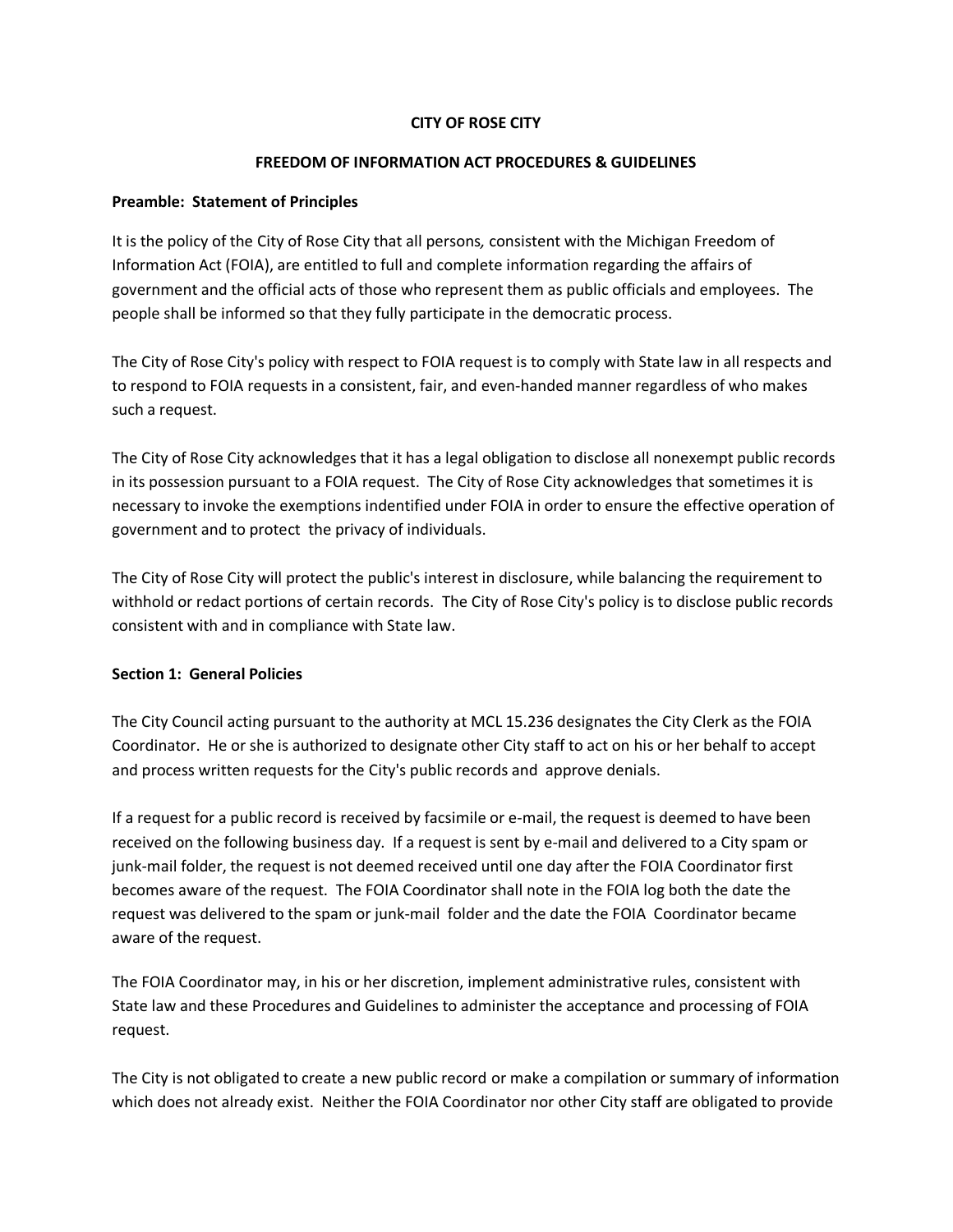answers to questions contained in request for public records or regarding the content of the records themselves.

The FOIA Coordinator shall keep a copy of all written requests for public records received by the City on file for a period of at least one year.

# **Section 2: Requesting a Public Record**

A person requesting to inspect or obtain copies of public records prepared, owned, used, possessed or retained by the City of Rose City must do so in writing. The request must sufficiently describe a public record so as to enable City personnel to identify and find the requested public record.

No specific form to submit a request for a public record is required. However the FOIA Coordinator may make available a FOIA Request Form for use by the public.

Written requests for public records may be submitted in person or by mail to any City office. Requests may also be submitted electronically by facsimile and e-mail. Upon their receipt, requests for public records shall be promptly forwarded to the FOIA Coordinator for processing.

A person may request that public records be provided on non-paper media, electronically mailed or other otherwise provided to him or her in lieu of paper copies. The City will comply with the request only if it possesses the necessary technological capability to provide records in the requested non-paper physical media format.

A person who makes a verbal, non-written request for information believed to be available on the City's website, where practicable and to the best ability of the employee receiving the request, shall be informed of the pertinent website address.

A person serving a sentence of imprisonment in a local, state or federal correctional facility is not entitled to submit a request for public record. The FOIA Coordinator will deny all such requests.

# **Section 3: Processing a Request**

Unless otherwise agreed to in writing by the person making the request, within 5 business days of receipt of a FOIA request the City will issue a response. If a request is received by facsimile, e-mail or other electronic transmission, the request is deemed to have been received on the following business day. The City will respond to the request in one of the following ways:

- Grant the request.
- Issue a written notice denying the request.
- Grant the request in part and issue a written notice denying in part the request.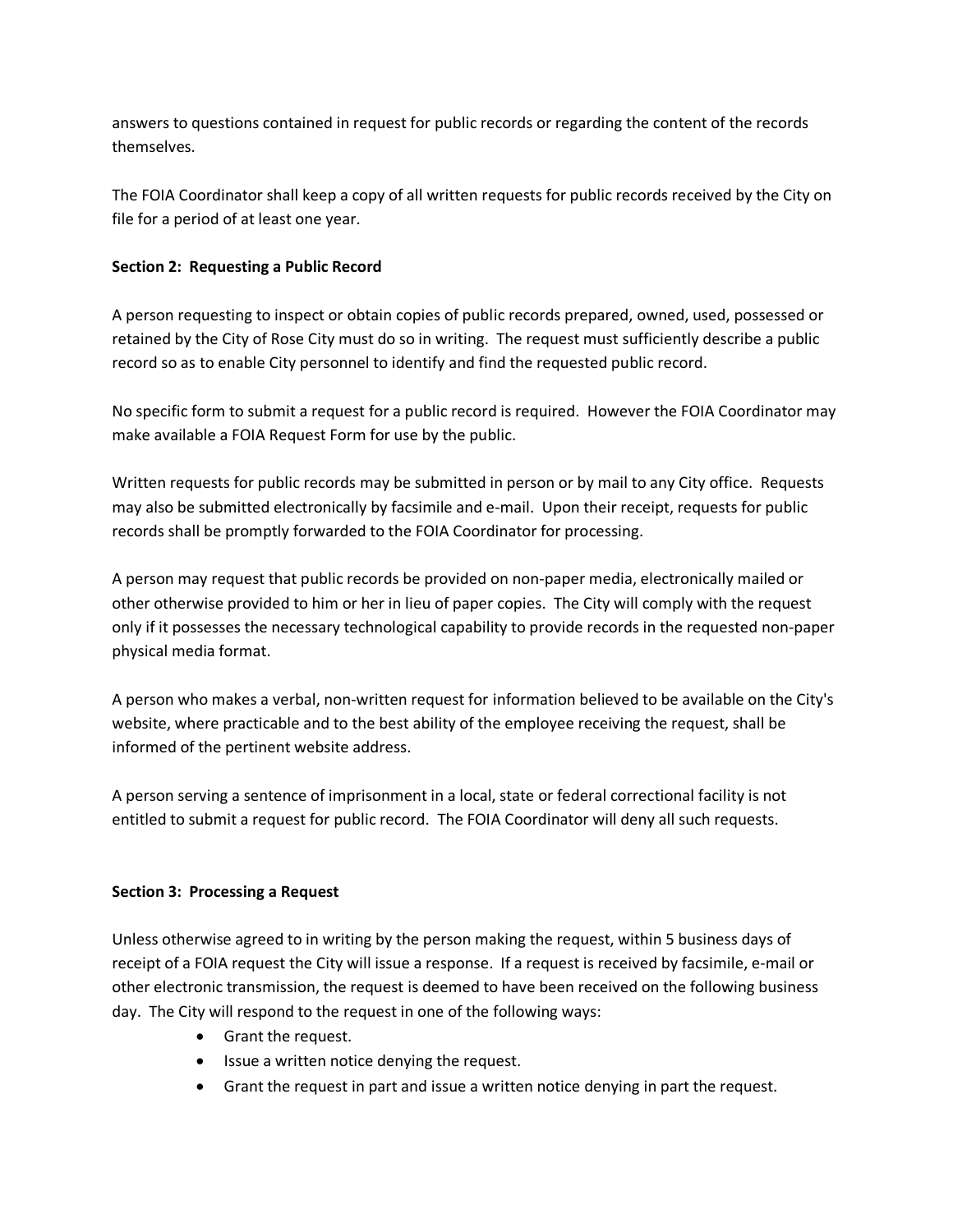- Issue a notice indicating that due to the nature of the request the City needs an additional 10 business days to respond. Only one such extension is permitted.
- Issue a written notice indicating that the public record requested is available at no charge on the City's website.

If the request is granted, or granted in part, the FOIA Coordinator will require that payment be made in full for the allowable fees associated with responding to the request before the public record is made available. The FOIA Coordinator shall provide a detailed itemization of the allowable costs incurred to process the request to the person making the request. A copy of these Procedures and Guidelines shall be provided to the requestor with the response to a written request for public records, provided however, that if these Procedures and Guidelines and its Written Public Summary are maintained on the City's website, then a website link to those document may be provided in lieu of providing paper copies.

If the cost of processing a FOIA request is \$50.00 or less, the requester will be notified of the amount due and where the documents can be obtained.

If based on a good faith calculation by the City, the cost of processing a FOIA request is expected to exceed \$50.00, or if the requestor has not fully paid for a previously granted request, the City will require a good-faith deposit before processing the request. In making the request for a good-faith deposit the FOIA Coordinator shall provide the requestor with a detailed itemization of the allowable costs estimated to be incurred by the City to process the request and also provide a best efforts estimate of a time frame it will take the City to provide the records to the requestor. The best efforts estimate shall be nonbinding on the City, but will be made in good faith and will strive to be reasonably accurate, given the nature of the request in the particular instance, so as to provide the requested records in a manner based on the public policy expressed by Section 1 of the FOIA.

If the request is denied or denied in part, the FOIA Coordinator will issue a Notice of Denial which shall provide in the applicable circumstance:

- An explanation as to why a requested public record is exempt from disclosure; or
- A certificate that the requested record does not exist under the name or description provided by the requestor, or another name reasonably known by the City; or
- An explanation or description of the public record or information within a public record that is separated or deleted from the public record; and
- An explanation of the person's right to submit an appeal of the denial to either the office of the Mayor or seek judicial review in the Ogemaw County Circuit Court; and
- An explanation of the right to receive attorneys' fees, costs, and disbursements as well as actual or compensatory damages, and punitive damages of \$1000.00, should they prevail in Circuit Court.
- The Notice of Denial shall be signed by the FOIA Coordinator.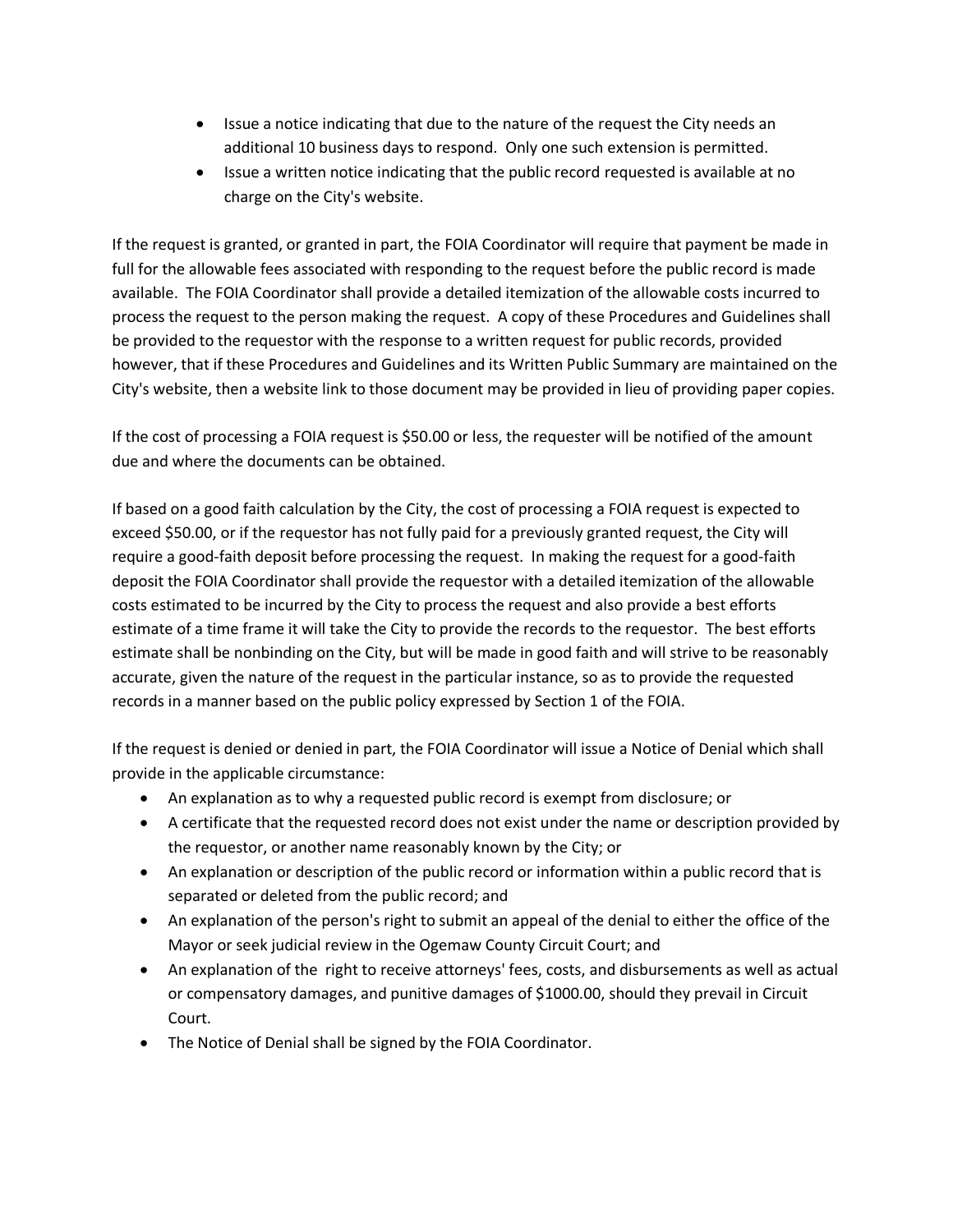If a request does not sufficiently describe a public record, the FOIA Coordinator may, in lieu of issuing a Notice of Denial indicating that the request is deficient, seek clarification or amendment of the request by the person making the request. Any clarification or amendment will be considered a new request subject to the timelines described in this Section.

The City shall provide reasonable facilities and opportunities for persons to examine and inspect public records during normal business hours. The FOIA Coordinator is authorized to issue rules regulating the manner in which records may be viewed so as to protect City records from loss, alteration, mutilation or destruction and to prevent excessive interference with normal City operations.

The FOIA Coordinator shall, upon written request, furnish a certified copy of a public record at no additional cost to the person requesting the public record.

# **Section 4: Fee Deposits**

If the fee estimate is expected to exceed \$50.00 based on a good-faith calculation by the City, the requestor will be asked to provide a deposit not exceeding one-half of the total estimated fee.

If a request for public records is from a person who has not fully paid the City for copies of public records made in fulfillment of a previously granted written request, the FOIA Coordinator will require a deposit of 100% of the estimated processing fee before beginning to search for a public record for any subsequent written request by that person when all of the following conditions exist:

- the final fee for the prior written request is not more than 105% of the estimated fee;
- the public records made available contained the information sought in the prior written request and remain in the City's possession;
- the public records were made available to the individual, subject to payment, within the time frame estimated by the City to provide the records;
- 90 days have passed since the FOIA Coordinator notified the individual in writing that the public records were available for pickup or mailing;
- the individual is unable to show proof of prior payment to the City; and
- the FOIA Coordinator has calculated a detailed itemization that is the basis for the current written request's increased estimated fee deposit.

The FOIA Coordinator will not require an increased estimated fee deposit if any of the following apply:

- the person making the request is able to show proof of prior payment in full to the City;
- the City is subsequently paid in full for the applicable prior written request; or
- 365 days have passed since the person made the request for which full payment was not remitted to the City.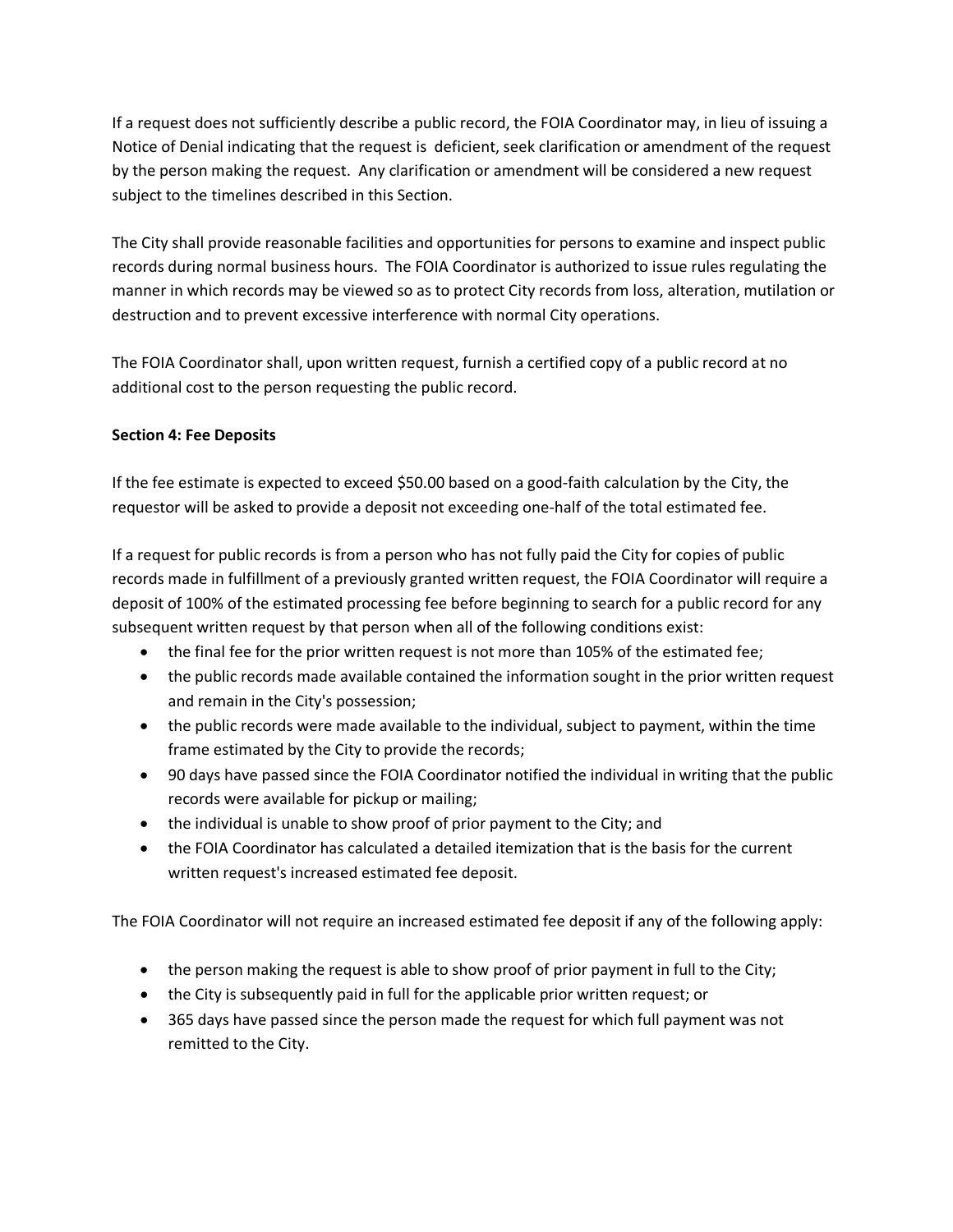## **Section 5: Calculation of Fees**

A fee will not be charged for the cost of search, examination, review and the deletion and separation of exempt from nonexempt information unless failure to charge a fee would result in unreasonably high costs to the City because of the nature of the request in the particular instance, and the City specifically identifies the nature of the unreasonably high cost.

The following factors shall be used to determine an unreasonably high cost to the City:

- The particular request incurs costs greater than incurred from the typical or usual request received by the City.
- Volume of the public record requested
- Amount of time spent to search for, examine, review and separate exempt from non-exempt information in the record requested.
- Whether public records from more than one City department or various City offices is necessary to respond to the request.
- The available staffing to respond to the request.
- Any other similar factors identified by the FOIA Coordinator in responding to the particular request.

The City may charge for the following costs associated with processing a FOIA request:

- Labor costs directly associated with searching for, locating and examining a requested public record
- Labor costs associated with a review of a record to separate and delete information exempt from disclosure of information which is disclosed.
- The actual cost of computer discs, computer tapes or other digital or similar media.
- The cost of duplication of publication, not including labor, of paper copies of public records.
- the cost of labor associated with duplication or publication, including making paper copies, making digital copies or transferring digital public records to non-paper physical media or through the Internet or other electronic means.
- The actual cost of mailing or sending a public record.

Labor costs will be calculated based on the following requirements:

- All labor costs will be estimated and charged in 15 minute increments with all partial time increments rounded down.\*
- Labor costs will be charged at the hourly wage of the lowest-paid City employee capable of doing the work in the specific fee category, regardless of who actually performs work.\*\*
- Labor costs will also include a charge to cover or partially cover the cost of fringe benefits. The City may add up to 50% to the applicable labor charge amount to cover or partially cover the cost of fringe benefits, but in no case may it exceed the actual cost of fringe benefits.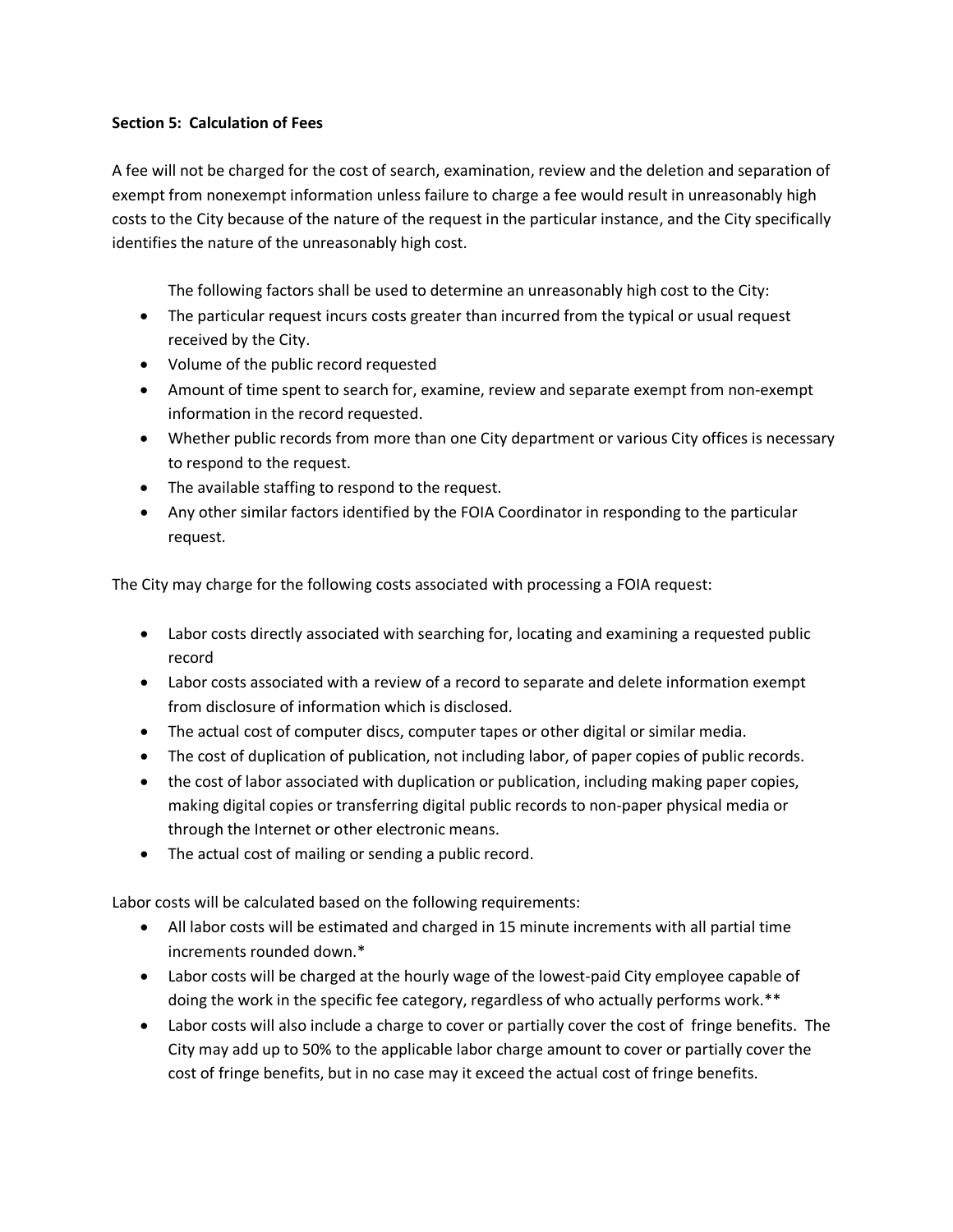\*The cost of labor directly associated with duplication, publication or transferring records to non-paper physical media can be chargeD in time increments of the public body's choosing with all partial increments rounded down.

\*\*If using contract or outside labor to separate and delete exempt material from non-exempt material, the public body must clearly note the name of the person or firm who does the work and the total labor cost may not exceed an amount 6 times the state minimum hourly wage, which is currently \$8.15.

• Overtime wages will not be included in labor costs until agreed to by the requestor; overtime cost will not be used to calculate the fringe benefit cost.

The cost to provide records on non-paper physical media when so requested will be based on the following requirements:

- Computer disks, computer tapes or other digital or similar media will be at the actual and most reasonably economical cost for the non-paper media.
- This cost will only be assessed if the City has the technological capability necessary to provide the public record in the requested non-paper physical media format.
- In order to ensure the integrity and security of the City's technological infrastructure, the City will procure any requested non-paper media and will not accept non-paper medias from the requestor.

The cost to provide paper copies of records will be based on the following requirements:

- Paper copies of public records made on standard letter  $(8\ 1/2 \times 11)$  or legal  $(8\ 1/2 \times 14)$  sized paper will not exceed \$.10 per sheet of paper. Copies for non-standard sized sheets of paper will reflect the actual cost of reproduction.
- The City may provide records using double-sided printing, if cost-saving and available.

The cost to mail records to a requester will be based on the following requirements:

- The actual cost to mail public records using a reasonably economical and justified means.
- The City may charge for the least expensive form of postal delivery confirmation.
- No cost will be made for expedited shipping or insurance unless requested.

If the FOIA Coordinator does not respond to a written request in a timely manner, the following shall be required:

- Reduce the labor costs by 5% for each day the City exceeds the time permitted under FOIA up to a 50% maximum reduction, if any of the following applies:
	- o The late response was willful and intentional.
	- o The written request, within the first 250 words of the body of a letter facsimile, e-mail or e-mail attachment conveyed a request for information
	- o The written request included the words, characters, or abbreviations for "freedom of information", "information", "FOIA", "copy" or a recognizable misspelling of such, or legal code reference to MCL 15.231 et seq or 1976 Public Act 442 on the front of an envelope or in the subject line of an e-mail, letter or facsimile cover page.

Fully note the charge reduction in the Detailed Itemization of Costs Form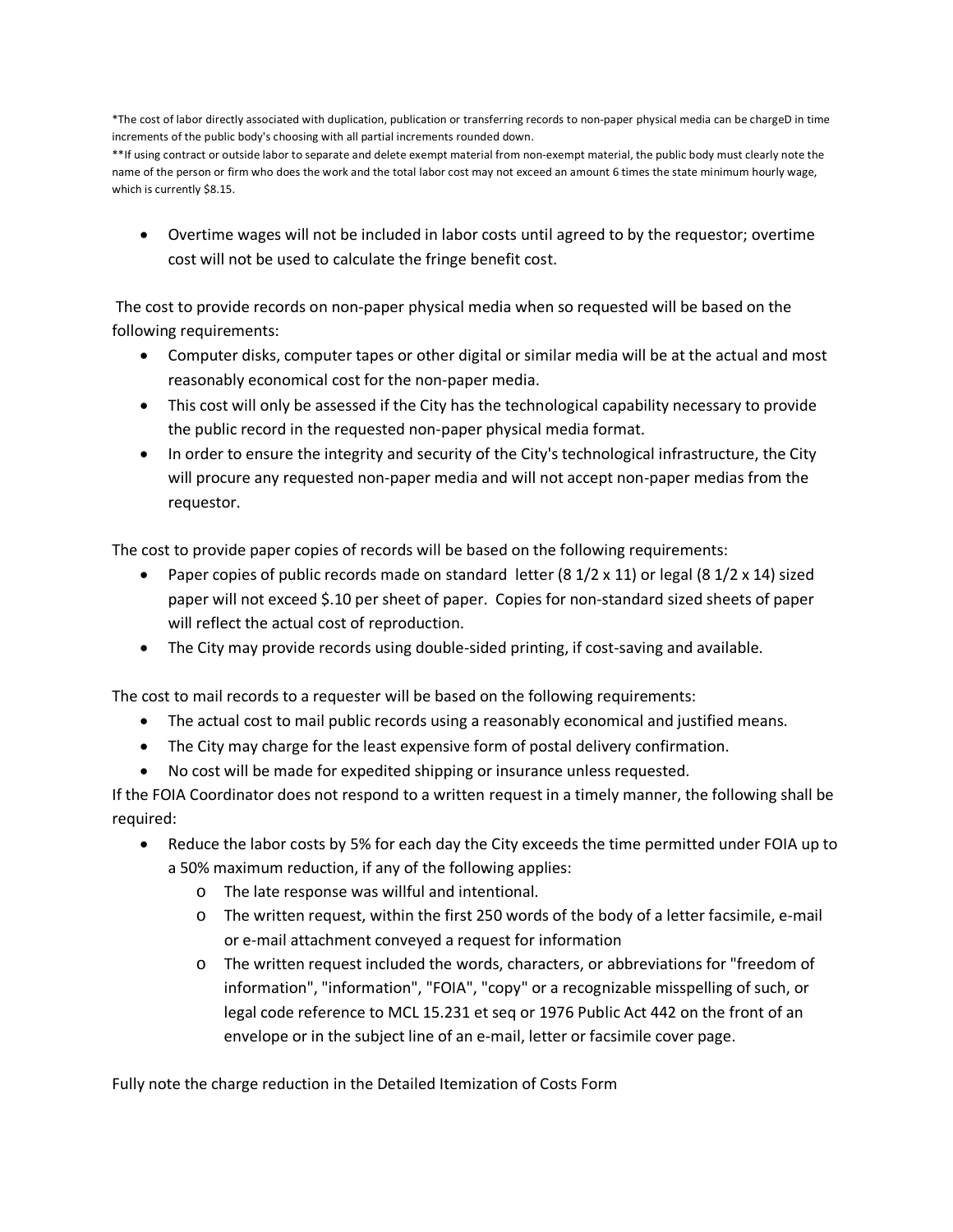## **Section 6: Waiver of Fees**

•

The cost of the search for and copying of a public record may be waived or reduced if in the sole judgment of the FOIA Coordinator a waiver or reduced fee is in the public interest because such can be considered as primarily benefitting the general public.

The FOIA Coordinator will waive the first \$20.00 of the processing fee for a request if the person requesting a public record submits an affidavit stating that they are:

- indigent and receiving specific public assistance; or
- if not receiving public assistance stating facts demonstrating an inability to pay because of indigency.

An individual is not eligible to receive the waiver if:

- the requestor has previously received discounted copies of public records from the City twice\* during the calendar year; or
- the requestor requests information in connection with other persons who are offering or providing payment to make a request.

\*The FOIA requires that an indigent requestor is entitled to at least two discounted fees in a calendar year; however a public body may permit more than two if it chooses to do so.

An affidavit is a sworn statement. The FOIA Coordinator may make a Fee Waiver Affidavit Form available for use by the public.

A nonprofit organization designated by the State to carry out activities under subtitle C of the Developmental Disabilities Assistance and Bill of Rights Act of 200 and the Protection and Advocacy for Individuals with Mental Illness Act, or their successors, if the request meets all of the following requirements:

- is made directly on behalf of the organization or its clients;
- is made for a reason wholly consistent with the mission and provisions of those laws under Section 931 of the Mental Health Code, MCL 330.1931;
- is accompanied by documentation of its designation by the State.

# **Section 7: Appeal of a Denial of a Public Record**

When a requester believes that all or a portion of a public record has not been disclosed or has been disclosed or has been improperly exempted from disclosure, he or she may file an appeal of the denial with the Office of the Mayor.\*\* The appeal must be in writing, specifically state the word "appeal" and identify the reason or reasons the requester is seeking a reversal of the denial.

Within 10 business days of receiving the appeal the Mayor will respond in writing by:

• reversing the disclosure denial;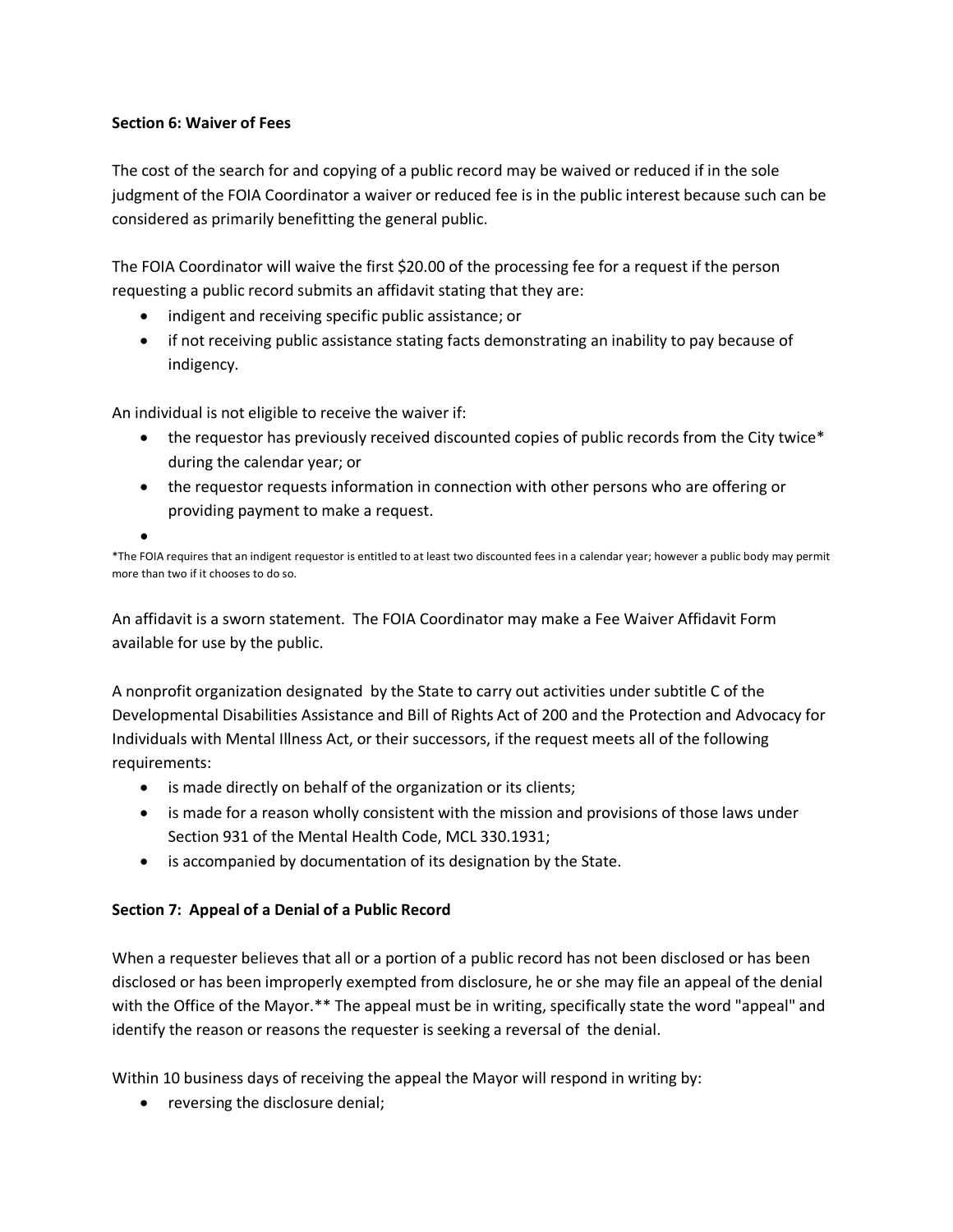- upholding the disclosure denial; or
- reverse the disclosure denial in part and uphold the disclosure denial in part.
- Under unusual circumstances, such as the need to examine or review a voluminous amount of separate and distinct public records or the need to collect the requested records from numerous facilities located apart from the office receiving or processing the request, the Mayor may issue not more than 1 notice of extension for not more than 10 business days to respond to the appeal.

Whether or not a requester submitted an appeal of denial to the Mayor, he or she may file a civil action in Ogemaw County Circuit Court within 180 days after the City's final determination to deny the request.

If the court determines that the public record is not exempt from disclosure, the court will award the appellant reasonable attorneys' fees, cost and disbursements. If the court determines that the appellant prevails only in part, the court in its discretion may award all or an appropriate portion of reasonable attorneys' fees, costs and disbursements.

\*\*If the head of the public body is a board or commission, it is not considered to have received a written appeal of either a denial or a fee amount until its first regularly scheduled meeting following the submission of the appeal. It then has 10 business days to respond to the appeal.

If the court determines that the City arbitrarily and capriciously violated the FOIA by refusing or delaying the disclosure of copies of a public record, it shall award the appellant punitive damages in the amount of \$1,000.00.

# **Section 8: Appeal of an Excessive FOIA PROCESSING FEE\***

If a requester believes that the fee charged by the City to process a FOIA request exceeds the amount permitted by state law, he or she must first submit a written appeal for a fee reduction to the Office of the Mayor. The appeal must be in writing, specifically state the word "appeal" and identify how the required fee exceeds the amount permitted.

Within 10 business days after receiving the appeal, the Mayor will respond in writing by:

- waive the fee;
- reduce the fee and issue a written determination indicating the specific basis that supports the remaining fee, accompanied by a certification by the Mayor that the statements in the determination are accurate and the reduced fee amount complies with these Procedures and Guidelines and Section 4 of the FOIA:
- uphold the fee and issue a written determination indicating the specific basis under Section 4 of the FOIA that supports the required fee, accompanied by a certification by the Mayor that the statements in the determination are accurate and the fee amount complies with these Procedures and Guidelines and Section 4 of the FOIA; or
- issue a notice detailing the reason or reasons for extending, for not more than 10 business days, the period during which the Mayor will respond to the written appeal.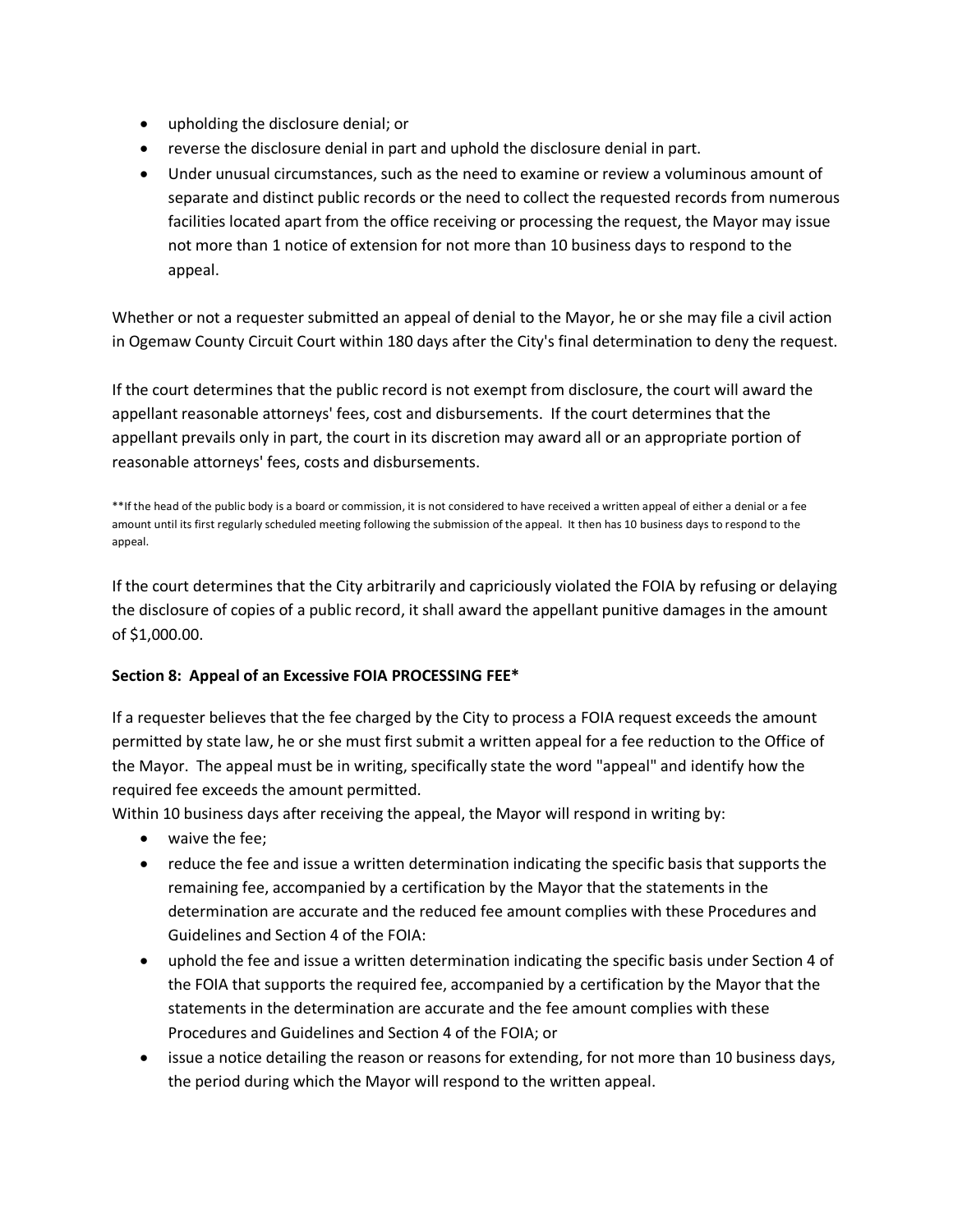Within 45 days after receiving notice of the Mayor's determination of a fee appeal, a requester may commence a civil action in Ogemaw County Circuit Court for a fee reduction. If a civil action is filed appealing the fee, the City is not obligated to process the request for the public record until the Court resolves the fee dispute.

If the court determines that the City required a fee that exceeds the amount permitted, it shall reduce the fee to a permissible amount. If the appellant in the civil action prevails by receiving a reduction of 50% or more of the total fee, the court may award all or an appropriate amount of reasonable attorneys' fees, costs and disbursements.

If the court determines that City has acted arbitrarily and capriciously by charging an excessive fee, the Court shall also award the appellant punitive damages in the amount of \$500.00.

\* A public body does not have to provide for administrative fee appeals; if such is the case, the fee appeal is made directly to circuit court within 45 days of receiving notice of the required fee.

#### **Section 9: Conflict with Prior FOIA Policies and Procedures; Effective Date**

To the extent that these Procedures and Guidelines conflict with previous FOIA polices promulgated by City Council or the City Administration these Procedures and Guidelines are controlling. To the extent that any administrative rule promulgated by the FOIA Coordinator subsequent to the adoption of this resolution is found to be in conflict with any previous policy promulgated by the FOIA Coordinator is controlling.

To the extent that any provision of these Procedures and Guidelines or any administrative rule promulgated by the FOIA Coordinator pertaining to the release of public records is found to be in conflict with any State statute, the applicable statute shall control. The FOIA Coordinator is authorized to modify this policy and all previous policies adopted by the City Commission or the City Administration, and to adopt such administrative rules as he or she may deem necessary, to facilitate the legal review and processing of requests for public records made pursuant to Michigan's FOIA statute, provided that such modifications and rules are consistent with State law. The FOIA Coordinator shall inform the City Council of any change to these Policies and Guidelines.

These FOIA Policies and Guidelines become effective July 1, 2015.

#### **Section 10: Appendix of the City of Rose City's FOIA FORMS**

- Request Form
- Denial Form
- Waiver of Fee Form
- Detailed Itemization of Fees Form
- Appeal Form
- Certification Form